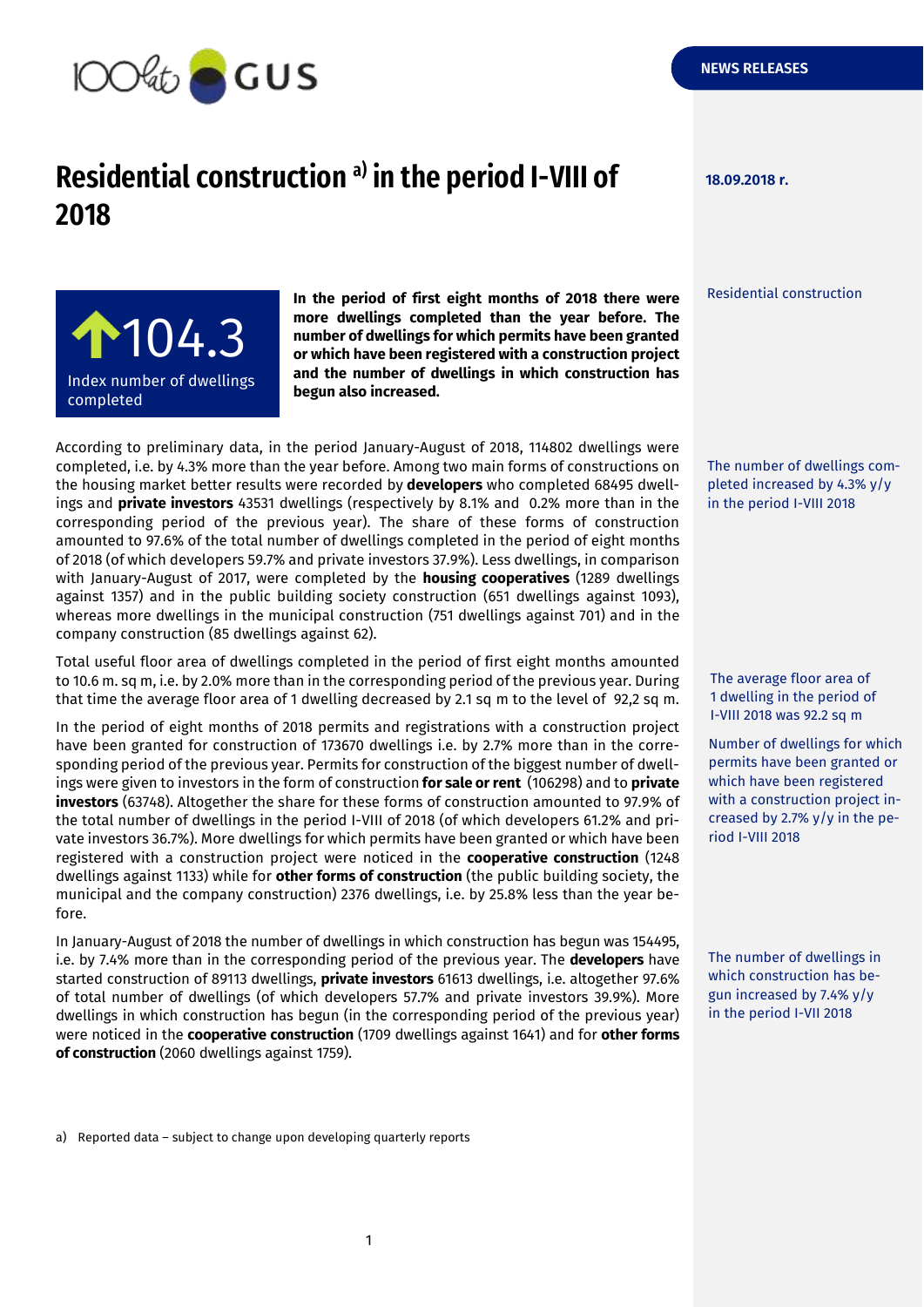



## **Table 1. Residential construction results** *<sup>b</sup>***)**

|                                                                             | 2018                  |                  |                        |                        |                        |
|-----------------------------------------------------------------------------|-----------------------|------------------|------------------------|------------------------|------------------------|
| Forms of construction                                                       | VIII                  |                  |                        | I-VIII                 |                        |
|                                                                             | Numer of<br>dwellings | VIII<br>2017=100 | VII<br>2018=100        | Number of<br>dwellings | $I-VIII$<br>2017=100   |
| <b>Dwellings completed</b>                                                  |                       |                  |                        |                        |                        |
| Total                                                                       | 16593                 | 115.2            | 108.8                  | 114802                 | 104.3                  |
| Private                                                                     | 5307                  | 99.7             | 96.2                   | 43531                  | 100.2                  |
| For sale or rent                                                            | 10801                 | 130.7            | 113.1                  | 68495                  | 108.1                  |
| Cooperative                                                                 | 208                   | 46.7             | more than<br>2-fold    | 1289                   | 95.0                   |
| Others <sup>c)</sup>                                                        | 277                   | 75.5             | more than<br>$2$ -fold | 1487                   | 80.1                   |
| Dwellings for which permits have been granted or which have been registered |                       |                  |                        |                        |                        |
| with a construction project                                                 |                       |                  |                        |                        |                        |
| <b>Total</b>                                                                | 22074                 | 121.9            | 112.3                  | 173670                 | 102.7                  |
| Private                                                                     | 8490                  | $_{\chi}$ d)     | 97.0                   | 63748                  | $x^{d}$                |
| For sale or rent                                                            | 13255                 | $_{\chi}$ d)     | 122.9                  | 106298                 | $_{\chi}$ d)           |
| Cooperative                                                                 | 170                   | 180.9            | more than<br>$3-fold$  | 1248                   | 110.2                  |
| Others <sup>c)</sup>                                                        | 159                   | 41.5             | more than<br>2-fold    | 2376                   | 74.2                   |
| Dwellings in which construction has begun                                   |                       |                  |                        |                        |                        |
| <b>Total</b>                                                                | 21929                 | 112.2            | 116.0                  | 154495                 | 107.4                  |
| Private                                                                     | 8275                  | $_{X}$ d)        | 96.4                   | 61613                  | $_{\chi}$ d)           |
| For sale or rent                                                            | 13234                 | $\times$ d)      | 139.1                  | 89113                  | $\times$ <sup>d)</sup> |
| Cooperative                                                                 | 126                   | 29.3             | 35.2                   | 1709                   | 104.1                  |
| Others <sup>c)</sup>                                                        | 294                   | 77.4             | 67.0                   | 2060                   | 117.1                  |

b) Since January of 2018 data regarding the effects of "the individual construction" concern only dwellings realized for the investor's own needs; dwellings for sale or rent (included into this form of construction so far) have been included into the form of "construction designated for sale or rent". c) The company, municipal and public building society construction. d) According to the revised scope of forms of construction, indices in relation to the corresponding period of the previous year will be presented from January of 2019.

## Residential construction results